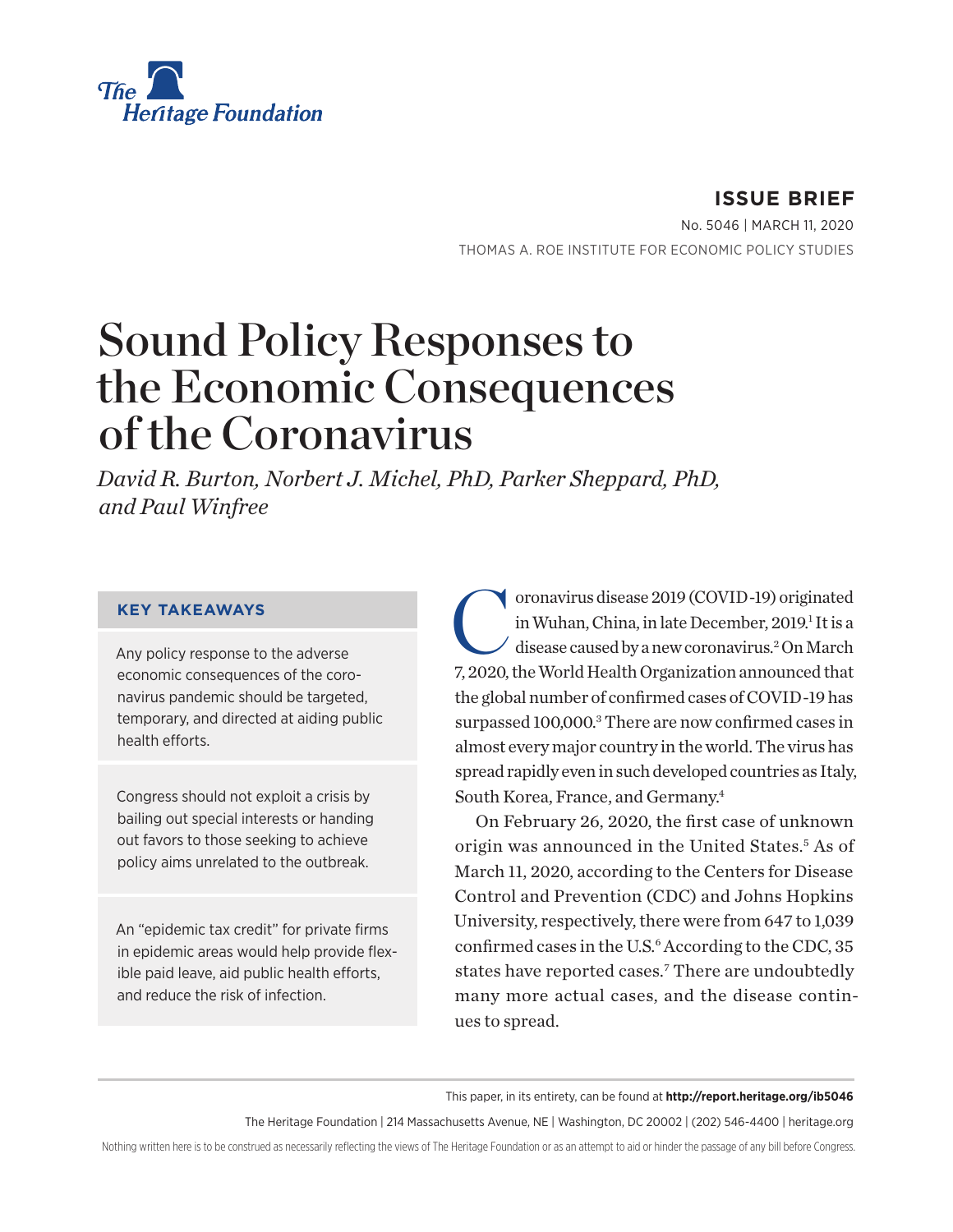The economic effects associated with the coronavirus epidemic are potentially significant. In the United States, they represent an economic shock to an otherwise healthy economy. The response to the coronavirus should be targeted, temporary, and transparent. Any emergency fiscal policy response should link directly to the coronavirus in order to address the source of the economic shock while limiting any political abuse that can develop in moments of crisis. The epidemic tax credit outlined in this paper would achieve these purposes. Should policymakers want to improve the underlying fundamentals of the economy, they should look to other progrowth policy tools.8

## Economic Consequences of the Coronavirus

Fears over the coronavirus epidemic have had a substantial adverse impact on financial markets globally. The Dow Jones Industrial Average, for example, has declined by about 19 percent in the past month.9 The epidemic has substantially affected supply chains, oil prices, travel and tourism, restaurants, conferences, and sporting events.<sup>10</sup> It has resulted in a substantial increase in sales of staples and products that people believe will enable them to deal with virus-related disruption.11 It has resulted in school and university closures.<sup>12</sup> Even though a great deal has yet to be learned about its effects, the virus has affected workplaces throughout the world.

There have been calls in Congress for the adoption of policies to mitigate these adverse economic effects.13 The White House is also considering economic policy proposals in response to the crisis.14

### Principles of a Sound Economic Policy Response

The coronavirus epidemic has already demonstrated the potential for significant shocks to both the supply of and demand for goods and services that will have far-reaching effects on the economy. However, the coronavirus also exposes parts of the economy that were already in weak financial positions. Therefore, the policy response should focus not simply on alleviating economic outcomes, but rather on containing the source in order to limit the potential negative economic impact.

Congress has just passed legislation designed to address the needs of public health officials for additional resources.15 Any policy response by Congress to address the adverse economic consequences of the coronavirus epidemic should be targeted, temporary, and directed at aiding public health efforts. It should not increase spending permanently.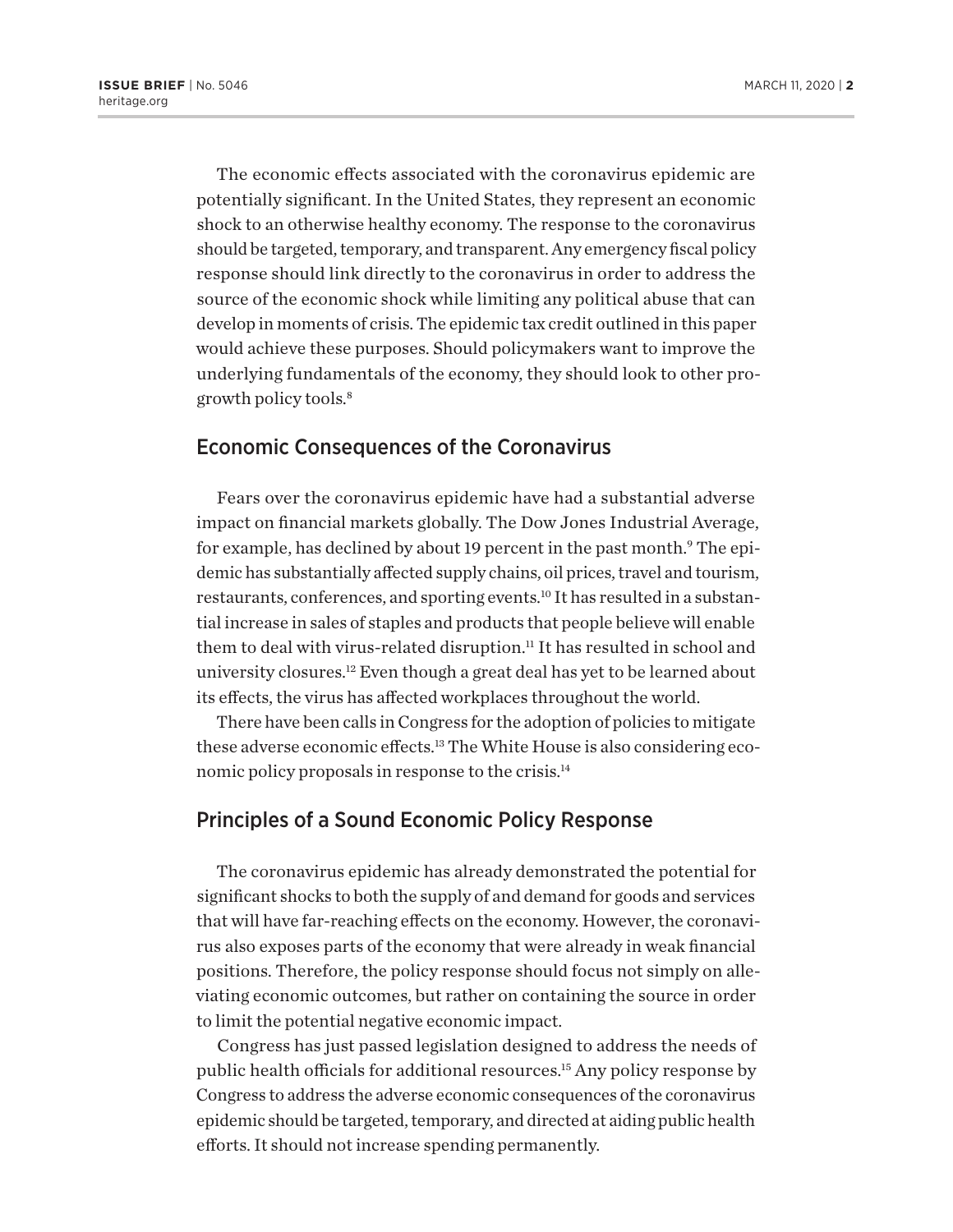The fiscal situation for the United States government is grave. Even though the economy is healthy, the federal deficit is projected to remain at \$1 trillion in fiscal year (FY) 2021 and steadily increase to \$1.7 trillion in FY 2030.16 The debt owed to the public is projected to increase by 76 percent and increase from 81 percent to 98 percent of gross domestic product  $(GDP)$  within 10 years.<sup>17</sup> Spending on a subset of programs continues to grow much faster than economic growth, and one in every five dollars spent by the federal government is borrowed.<sup>18</sup>

Virtually every interest group in Washington will attempt to exploit the coronavirus crisis to further its own aims. The aphorism "Never let a good crisis go to waste" exists for a reason. Congress should not allow the crisis to be exploited either by special interests seeking bailouts or special favors or by those seeking to achieve policy aims that are only tangentially related to the crisis.

A good test is to ask whether the policy is something that the government should implement in the absence of an outbreak. If the answer is "yes," then it is probably not appropriate at the moment. If a policy does pass this test, however, then it qualifies as a targeted response. For example, a payroll tax cut is the type of tool that might address a recession, so it is probably not the best tool to use to combat a pandemic. Moreover, a payroll tax cut does not assist those who help to minimize the public health risk by staying at home rather than reporting to work during the epidemic, and payroll tax cuts have a small impact on the economy because labor supply elasticities are low.

Policy responses that are not targeted are unlikely to help with the epidemic and likely to introduce other problems. The customary arguments in favor of fiscal or monetary stimulus depend on its support of aggregate demand. That is, monetary stimulus can make new investment by firms more profitable, so they purchase new capital goods, and fiscal stimulus enables consumers to spend more. However, the efforts to contain the outbreak will throw a wrench in these policy transmission mechanisms. Businesses are not going to invest in new projects no matter the price if their staffs need to stay at home to prevent infecting others. It is harder for consumers to go on shopping sprees if they are quarantined at home.

Congress must also be careful not to allow any fiscal response to be used by policymakers in the Administration or Congress to distribute benefits selectively in exchange for political support. Linking the fiscal response directly to the coronavirus epidemic will help to combat both of these potential problems.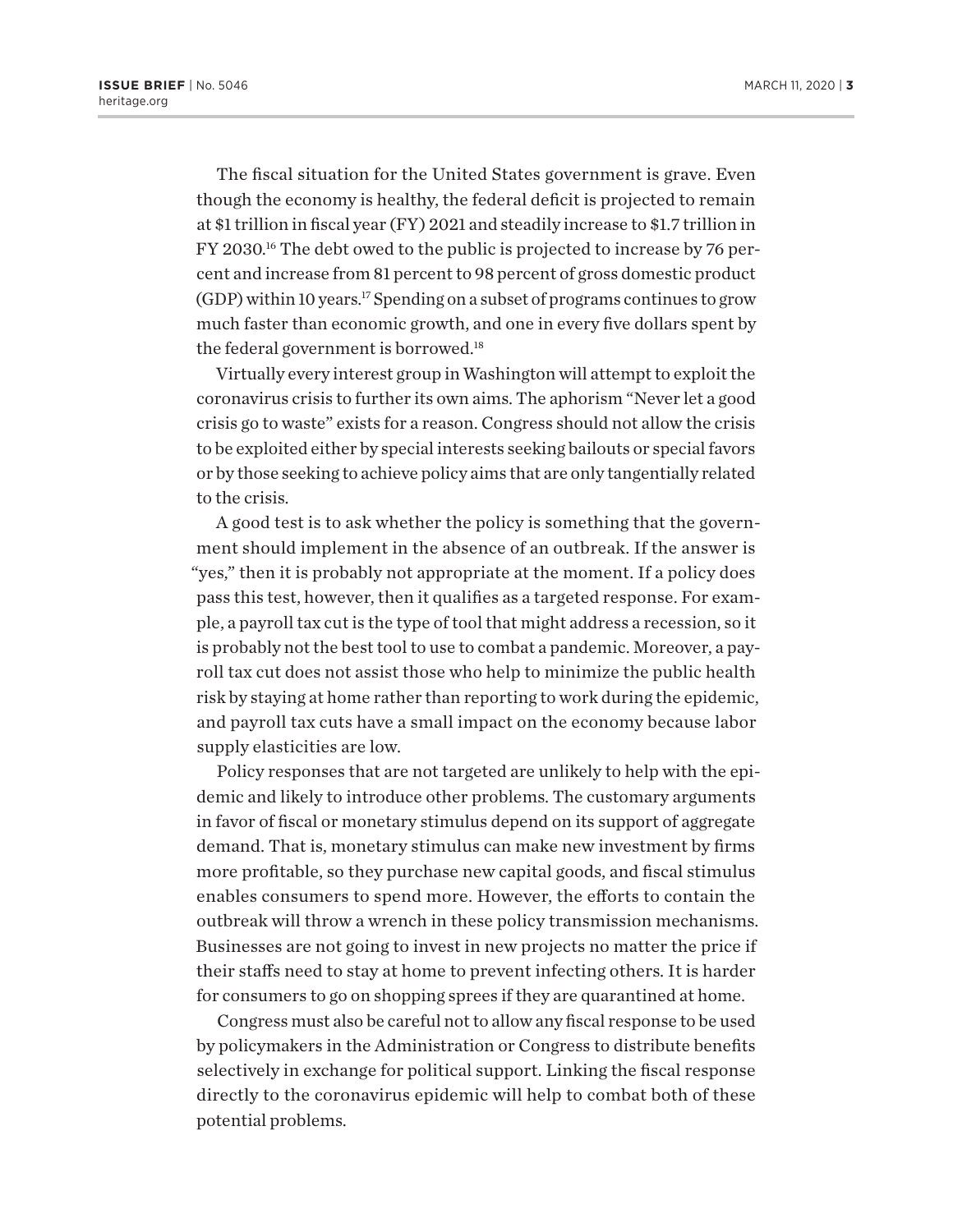## The Federal Reserve

The political temptation in a crisis is always to extend and expand "emergency" assistance of every kind. The Federal Reserve has been no exception to this rule. While the record clearly shows that it can successfully provide market-wide liquidity without special emergency lending powers, the Fed also has a long history of focusing support on favored industries.19 Invariably, these instances have included some combination of (1) direct lending to institutions to which the Fed would not normally lend, (2) purchases of assets the Fed normally would not buy, and (3) providing below-market rates/above-market prices for anyone receiving loans or selling assets. In the wake of the 2008 financial crisis, for instance, the Fed used its Section 13(3) emergency lending authority to provide more than \$16 trillion in loans to financial firms (an amount roughly equal to annual U.S. GDP at the time).<sup>20</sup>

Now, due to fears over a coronavirus pandemic, officials are arguing that Congress may need to expand the Federal Reserve's ability to purchase a broader array of assets.21 This approach is unnecessary because the Fed already has all the tools it needs to provide system-wide liquidity, and it is dangerous because the Fed has yet to unwind its unconventional operating framework.22 Thus, expanding the Fed's ability to purchase assets runs the risk of blurring the lines between monetary and fiscal policy, increasing the risk of uncontrolled spending.23

While Congress can improve the Fed's ability to provide system-wide liquidity by giving it a single mandate for monetary neutrality, $24$  it can safeguard the Federal Reserve's independence and credibility by revoking Section 13(3) of the Federal Reserve Act and ending the Fed's ability to make emergency loans. Providing emergency funds through the government should remain a part of fiscal operations so that they remain as transparent as possible and so that voters can hold their elected federal officials accountable.

#### Epidemic Tax Credit

An "epidemic tax credit"25 could serve the function of providing income support for those workers whose incomes are threatened by the epidemic. It would also discourage people from congregating at workplaces where they are likely to contract or spread the disease and would discourage people from going to work while sick because they need income.<sup>26</sup> As proposed, the epidemic tax credit would pay for 90 percent of the costs of providing paid leave to employees who cannot reasonably telecommute and who work in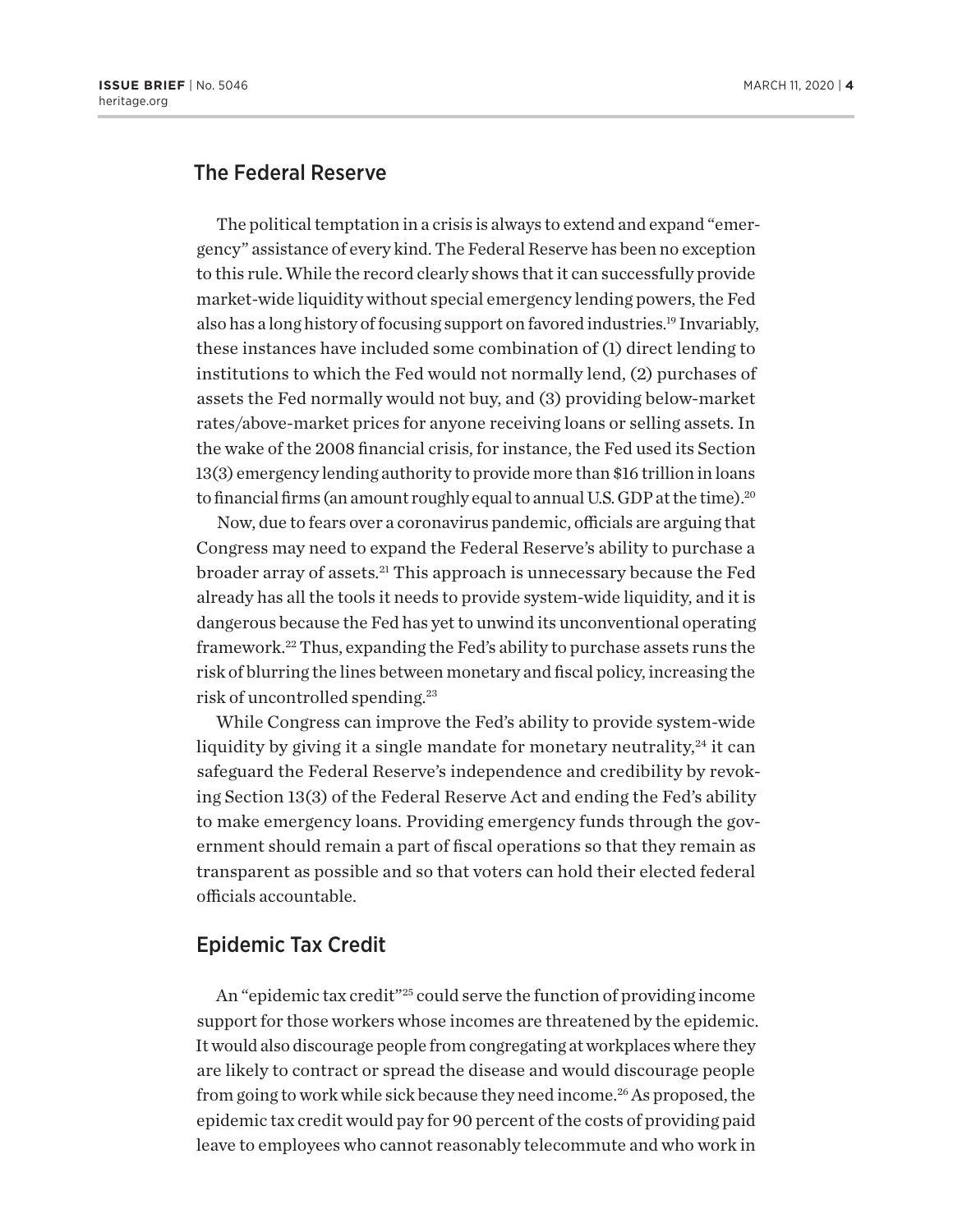declared epidemic areas. It would take effect immediately and would not require the delay and expense entailed by the creation of a bureaucracy to administer a program.

In general, businesses are either pass-through entities (partnerships, limited liability companies, S corporations, business trusts) or C corporations. Except in very rare instances, pass-through entities do not pay income tax themselves but instead provide information reports to their owners and the Internal Revenue Service (Schedule K-1s). The business owners report their share of the business's income and other tax attributes (including tax credits) on their personal tax returns. C corporations are "regular" corporations that pay corporate tax at the entity level.

Both C corporations and pass-through entities would receive the tax credit as with other business tax credits. In the case of C corporations, it would reduce the corporation's annual tax liability and the quarterly estimated taxes that they must remit. In the case of pass-through entities, the tax credits would be reported on owners' Schedule K-1 and personal tax return. It would reduce the owners' individual tax liability and reduce the amount of quarterly estimated tax that they must remit. General business tax credits can typically be carried back one year or forward 20 years if a business is unprofitable in the current year.

Under the proposed credit, for purposes of Internal Revenue Code Section 38, in the case of an employer, the tax credit would be an amount equal to the applicable percentage of the amount of applicable wages paid to qualifying employees for a period of up to eight weeks. Because the general business credit applies only to taxable employers, additional language would need to be added to include tax-exempt employers.<sup>27</sup> The applicable percentage would be 90 percent.

Applicable wages would be defined as wages paid to an employee who:

- 1. Is on leave,
- 2. Does not come to the workplace, and
- 3. Performs no substantial work for the employer.

Congress should limit qualifying wages to no more than a specified amount per worker per week. For example, a highly compensated employee, as defined by Internal Revenue Code Section 414(q), earns \$2,500 per week. Alternatively, the level could be set to a specified percentile of wages as determined by the Bureau of Labor Statistics.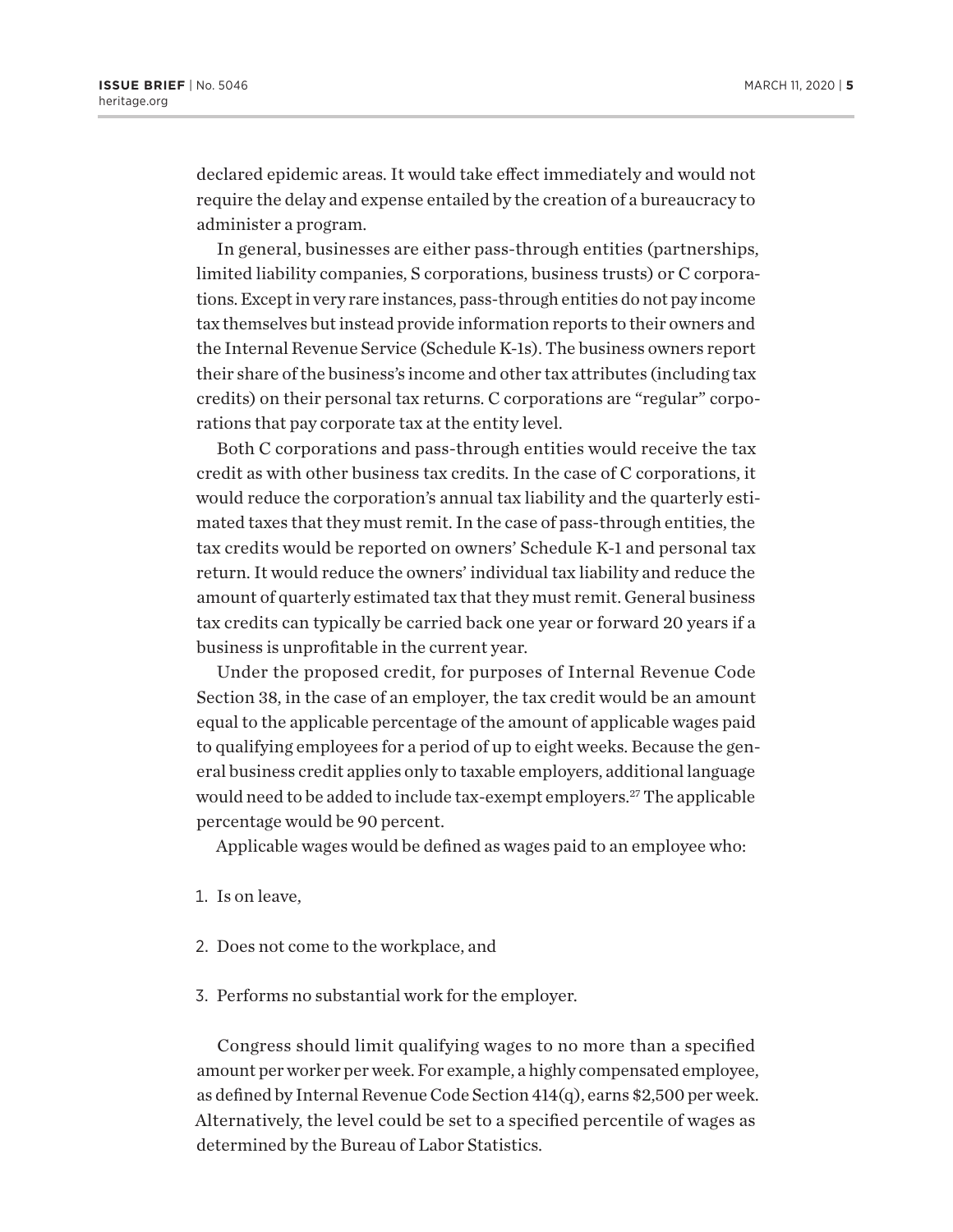A qualifying employee would be defined as an employee of the employer who:

- 1. Normally performs substantially all of his or her work in a designated "epidemic area";
- 2. Is not a part-time employee (as defined in 26 U.S. Code § 4980E(d)  $(4)(B)$ ; and
- 3. Cannot, given the nature of his or her employment, reasonably be expected to telecommute.

An "epidemic area" would be defined as any county declared by the Director of the Centers for Disease Control and Prevention as an epidemic area. The Director would be authorized to declare as an epidemic area, for a period of up to 90 days, any county of a state, any territory, or the District of Columbia that has:

- 1. A substantial number of cases of a communicable disease and such communicable disease is reasonably expected to be life-threatening to at least one-half of 1 percent of those that contract the disease and
- 2. A person or persons who have been quarantined or otherwise isolated to prevent the introduction, transmission, or spread of such communicable disease,

provided that:

- 1. A public health emergency has been declared pursuant to 42 U.S. Code § 247d and
- 2. The Director finds that preventing the introduction, transmission, or spread of a communicable disease will be facilitated by encouraging people not to come to work.

Limiting the credit to wages paid other than pursuant to an existing leave policy would reduce the associated revenue loss. However, this would disadvantage employers with generous leave policies and entails a risk that it would induce employers to provide less generous leave in the future because of the epidemic tax credit. The credit should be effective through December 31, 2020.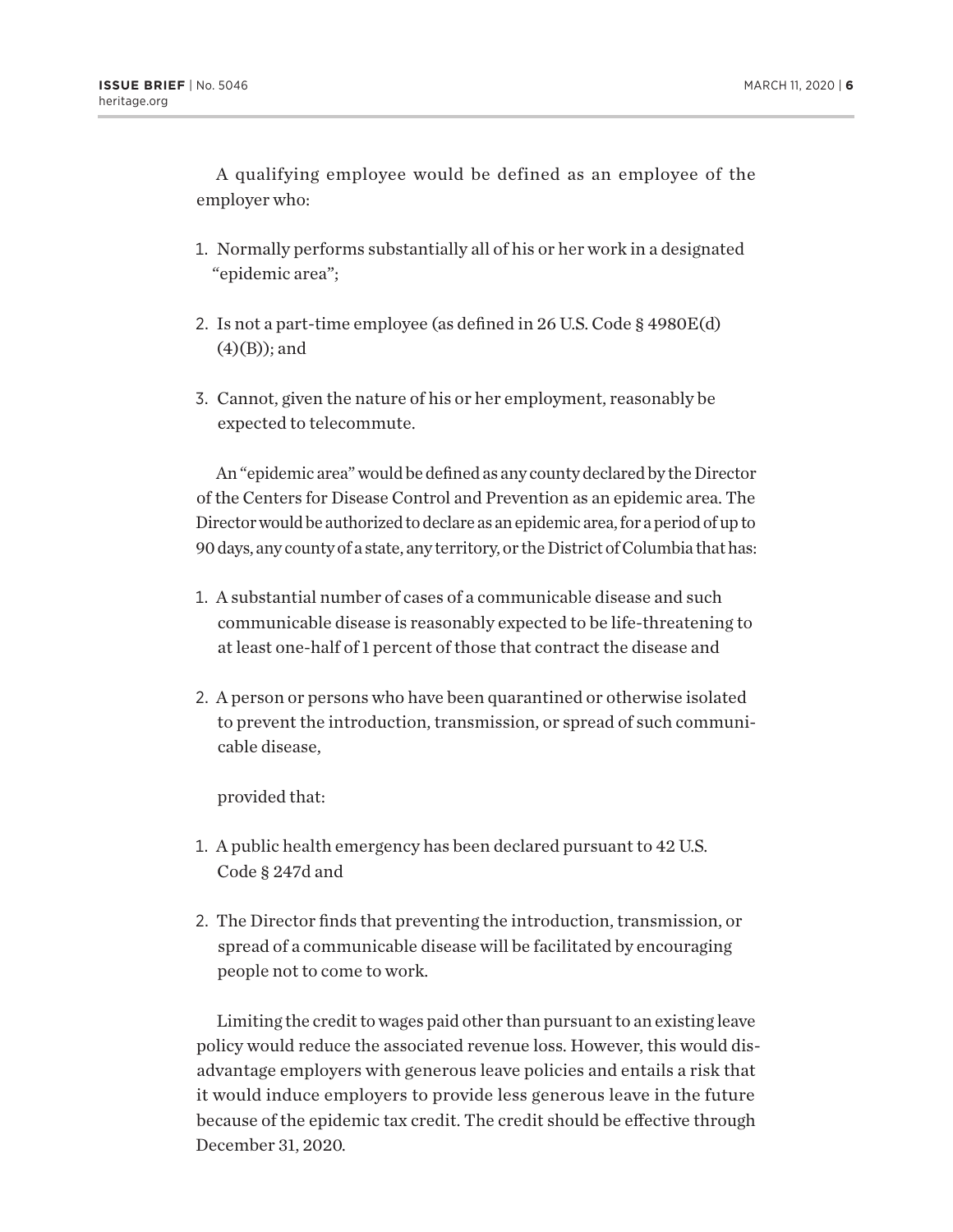Our rough estimate is that this credit would reduce federal revenues by as little as \$2 billion and as much as \$80 billion depending on assumptions about infection rates (determining the number of epidemic areas); the length of time people would be on leave; the percentage of people that could telework; the percentage of employers that would take advantage of the credit; and the weekly earnings limitation adopted by Congress.<sup>28</sup>

#### **Conclusion**

As expected with a newly discovered virus, not much is known about how far it will spread or how long the outbreak may last. Currently, the CDC suggests that the coronavirus epidemic is not widespread in the United States and that most people have a low risk of being exposed.

Just as we are not certain about the extent to which the virus will spread, we do not know how severely the virus will affect the economy. While the stock market has dropped recently in anticipation of temporary disruptions in the supply chain, there are as yet no indications that the coronavirus will result in a change in the business cycle that would suggest the use of broader monetary and fiscal policy tools. The February jobs report solidly beat expectations, and the unemployment rate remained unchanged at its 50-year low.29 The most recent estimate of real GDP growth came in at 2.1 percent,<sup>30</sup> and the Atlanta Fed's "nowcast" of 2020 Q1 growth is 3.1 percent.<sup>31</sup>

Although the economic outlook could change, the policy response to address the adverse economic consequences of the coronavirus epidemic should be targeted, temporary, and directed at aiding public health efforts. Specifically, targeted policy responses are appropriate when they either prevent the coronavirus from spreading or help those infected by the virus to recover. The proposed epidemic tax credit would help sick workers to take time off while limiting the spread of the virus in workplaces.

David R. Burton is Senior Fellow in Economic Policy in the Thomas A. Roe for Economic Policy Studies, of the Institute for Economic Freedom, at The Heritage Foundation. Norbert J. Michel, PhD, is Director of the Center for Data Analysis, of the Institute for Economic Freedom. Parker Sheppard, PhD, is Senior Policy Analyst, Dynamic Modeling and Simulations, in the Center for Data Analysis, of the Institute for Economic Freedom. Paul Winfree is Director of and Richard F. Aster Fellow in the Thomas A. Roe Institute for Economic Policy Studies of the Institute for Economic Freedom.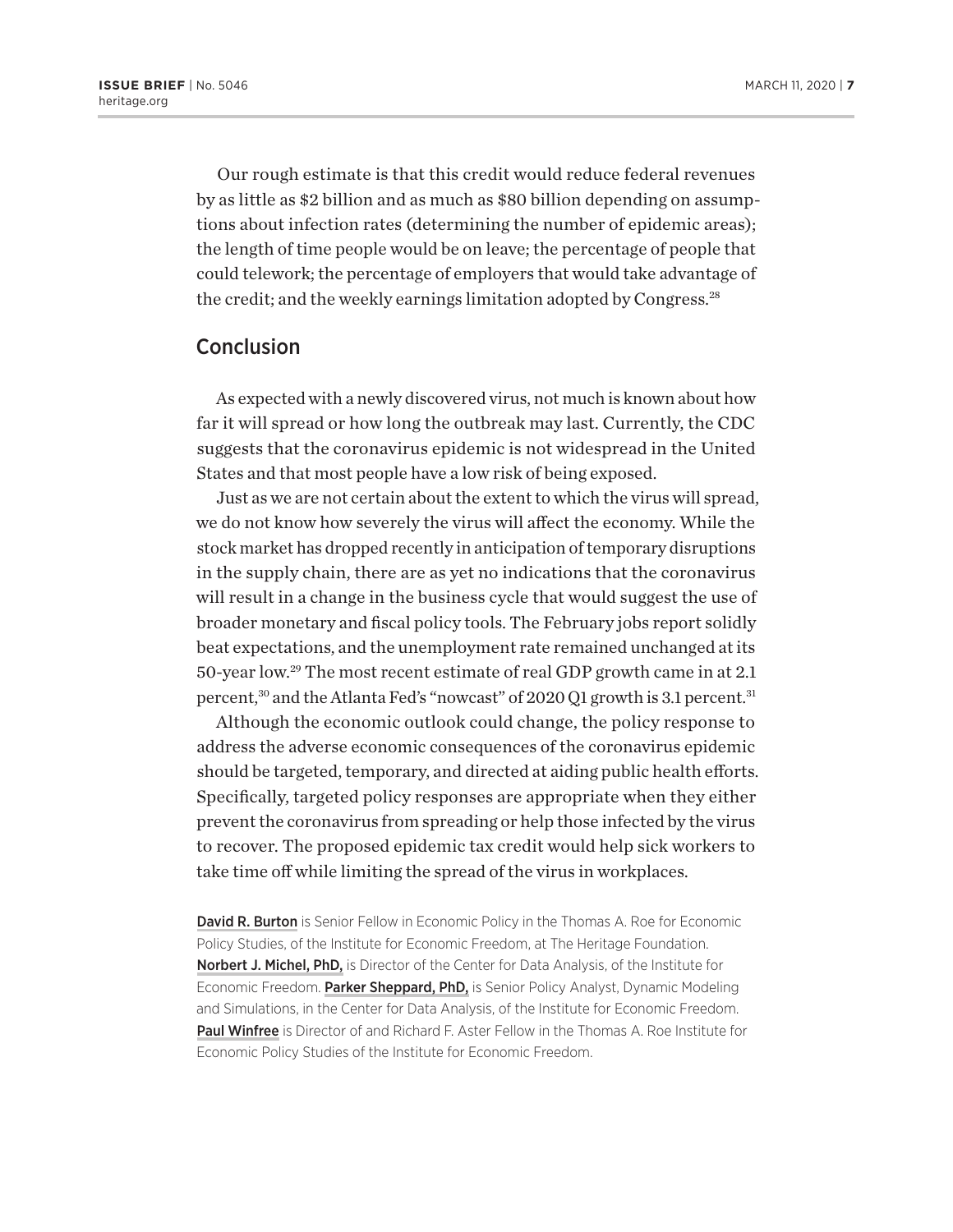## **Endnotes**

- 1. World Health Organization, "Novel Coronavirus (2019-nCoV) Situation Report–1," January 21, 2020, https://www.who.int/docs/default-source/ coronaviruse/situation-reports/20200121-sitrep-1-2019-ncov.pdf?sfvrsn=20a99c10\_4 (accessed March 10, 2020).
- 2. World Health Organization, "Q&A on Coronaviruses (COVID-19)," March 9, 2020, https://www.who.int/news-room/q-a-detail/q-a-coronaviruses (accessed March 10, 2020); Centers for Disease Control and Prevention, "Coronavirus Disease 2019 (COVID-19) Situation Summary," updated March 9, 2020, https://www.cdc.gov/coronavirus/2019-nCoV/summary.html (accessed March 10, 2020).
- 3. World Health Organization, "WHO Statement on Cases of COVID-19 Surpassing 100[,] 000," March 7, 2020, https://www.who.int/news-room/detail/07- 03-2020-who-statement-on-cases-of-covid-19-surpassing-100-000 (accessed March 10, 2020).
- 4. Johns Hopkins University, "Coronavirus COVID-19 Global Cases by the Center for Systems Science and Engineering," https://www.arcgis.com/apps/ opsdashboard/index.html#/bda7594740fd40299423467b48e9ecf6 (accessed March 11, 2010). As of March 11, there were 10,149 cases in Italy, 7.755 cases in South Korea, 1,784 cases in France, and 1,622 cases in Germany.
- 5. Sarah Moon, Holly Yan, Jen Christensen, and Christina Maxouris, "The CDC Has Changed Its Criteria for Testing Patients for Coronavirus After the First Case of Unknown Origin Was Confirmed," CNN, updated February 28, 2020, https://www.cnn.com/2020/02/27/health/us-cases-coronaviruscommunity-transmission/index.html (accessed March 10, 2020).
- 6. Centers for Disease Control and Prevention, "Coronavirus Disease 2019 (COVID-19) in the U.S.," updated March 10, 2020, https://www.cdc.gov/ coronavirus/2019-ncov/cases-in-us.html (accessed March 11, 2020); Johns Hopkins University, "Coronavirus COVID-19 Global Cases by the Center for Systems and Science Engineering."
- 7. Centers for Disease Control and Prevention, "Coronavirus Disease 2019 (COVID-19) in the U.S.," updated March 10, 2020.
- 8. Adam Michel, "Coronavirus Doesn't Change Good Economic Policy," *The Daily Signal*, March 5, 2020, https://www.heritage.org/monetary-policy/ commentary/coronavirus-doesnt-change-good-economic-policy.
- 9. "Dow Jones Industrial Average: 1 month," as of March 9, 2020, https://www.google.com/search?client=firefox-b-1-e&q=DJIA (accessed March 10, 2020).
- 10. Jesse Newman and Jennifer Smith, "Coronavirus Snarls Trans-Pacific Shipping and Ripples Through U.S. Business," *The Wall Street Journal*, March 5, 2020, https://www.wsj.com/articles/coronavirus-snarls-trans-pacific-shipping-and-ripples-through-u-s-business-11583432172 (accessed March 10, 2020); Eric Morath, "Coronavirus Risk Rises for U.S., Global Economies," *The Wall Street Journal*, March 6, 2020, https://www.wsj.com/articles/ coronavirus-risk-rises-for-u-s-global-economies-11583528339 (accessed March 10, 2020)); CNN, "How the Coronavirus Is Impacting Sport," updated March 2, 2020, https://www.cnn.com/2020/02/26/sport/coronavirus-sport-impact-list-spt-intl/index.html (accessed March 10, 2020).
- 11. BBC, "Coronavirus: Can You Stop People Stockpiling?" March 9, 2020, https://www.bbc.com/news/business-51737030 (accessed March 10, 2020); Antonia Noori Farzan, "'It's Been Nuts': Costco's Sales Spike Amid Coronavirus Panic-Buying of Bottled Water, Hand Sanitizer and Toilet Paper," *The Washington Post*, March 6, 2020, https://www.washingtonpost.com/nation/2020/03/06/costco-coronavirus/ (accessed March 10, 2020).
- 12. Anya Kamenetz, "More Than 40 Colleges Cancel In-Person Classes in Response to Coronavirus" NPR, March 9, 2020, https://www.npr. org/2020/03/09/813750481/more-than-20-colleges-cancel-in-person-classes-in-response-to-coronavirus; Nicole Gaudiano, "Schools Step up Closures amid Coronavirus Outbreak," *Politico*, March 9, 2020, https://www.politico.com/newsletters/morning-education/2020/03/09/schools-stepup-closures-amid-coronavirus-outbreak-785937 (accessed March 10, 2020).
- 13. Cristina Marcos, "Congress Debating Ways to Help Boost Economy Hit by Coronavirus," *The Hill*, March 9, 2020, https://thehill.com/policy/ finance/486683-congress-debating-ways-to-help-boost-economy-hit-by-coronavirus (accessed March 10, 2020).
- 14. Andrew Restuccia and Kate Davidson, "Trump to Propose Steps to Ease Economic Fallout from Coronavirus," *The Wall Street Journal*, March 9, 2020, https://www.wsj.com/articles/trump-white-house-officials-to-discuss-coronavirus-economic-response-plan-11583764176 (accessed March 10, 2020).
- 15. H.R. 6074, Coronavirus Preparedness and Response Supplemental Appropriations Act, 2020, Public Law No. 116-123, 116th Cong., March 6, 2020, https://www.congress.gov/bill/116th-congress/house-bill/6074/text (accessed March 10, 2020).
- 16. Table 1-1, "CBO's Baseline Budget Projections, by Category" in Congressional Budget Office, *The Budget and Economic Outlook: 2020 to 2030*, January 2020, p. 7, https://www.cbo.gov/system/files/2020-01/56020-CBO-Outlook.pdf (accessed March 10, 2020).
- 17. Ibid.
- 18. Paul Winfree, "Causes of the Federal Government's Unsustainable Spending," Heritage Foundation *Backgrounder* No. 3133, July 7, 2016, https://www. heritage.org/budget-and-spending/report/causes-the-federal-governments-unsustainable-spending.
- 19. Norbert J. Michel, "The Fed's Failure as a Lender of Last Resort: What to Do About It," Heritage Foundation *Backgrounder* No. 2943, August 20, 2014, https://www.heritage.org/report/the-feds-failure-lender-last-resort-what-do-about-it.
- 20. Norbert J. Michel, "Dodd–Frank's Title XI Does Not End Federal Reserve Bailouts," Heritage Foundation *Backgrounder* No. 3060, September 29, 2015, https://www.heritage.org/markets-and-finance/report/dodd-franks-title-xi-does-not-end-federal-reserve-bailouts.
- 21. Michael S. Derby, "Fed's Rosengren: Fed Needs to Broaden Assets It Can Buy," *The Wall Street Journal*, March 6, 2020, https://www.wsj.com/articles/ fed-s-rosengren-fed-needs-to-broaden-what-assets-it-can-buy-11583515431 (accessed March 10, 2020).